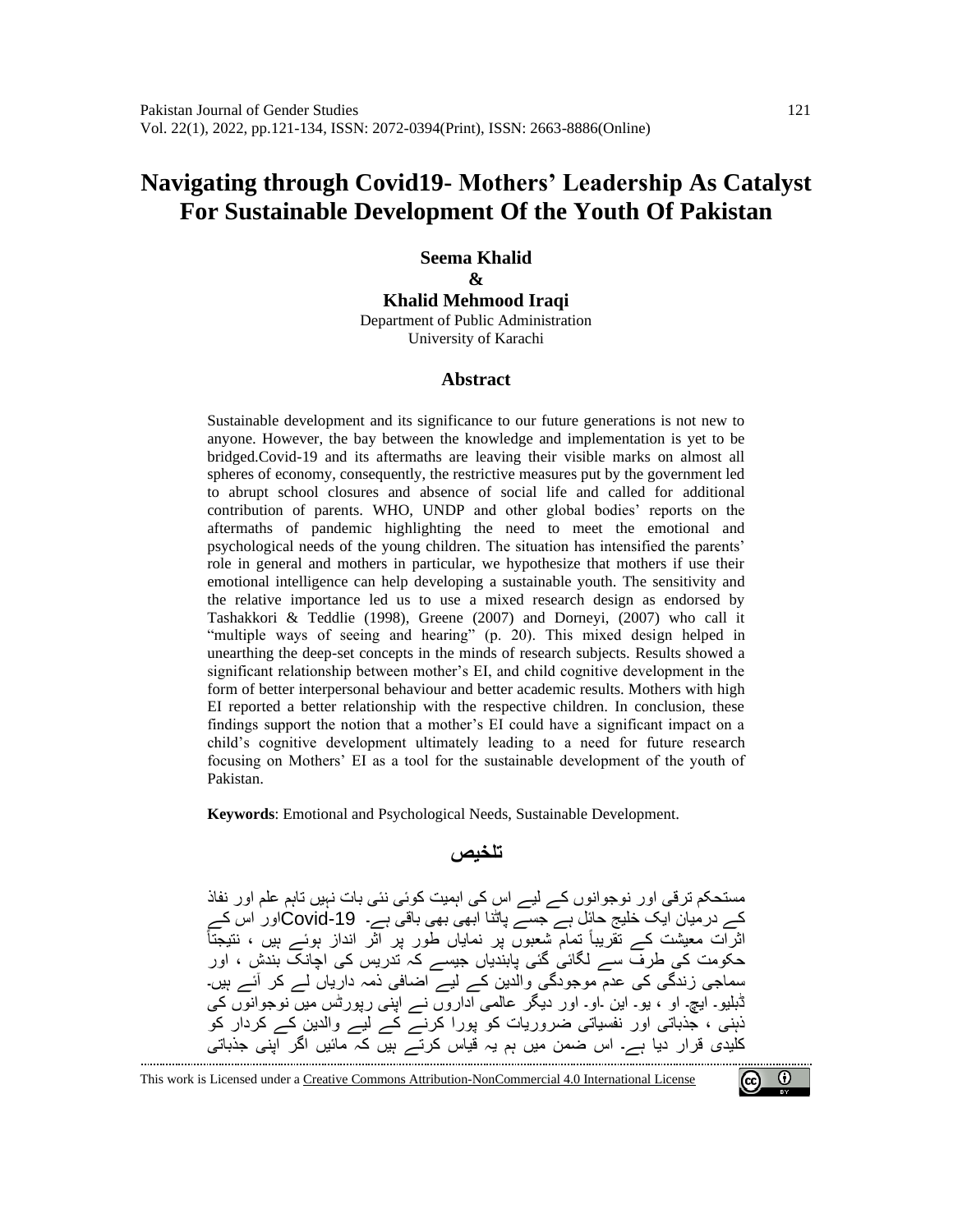ذہانت)EI )کا مؤثر استعمال کریں تو وہایک قوم کے مستحکم مستقبل کی نشونما میں مثبت کردار کرسکتی ہیں ۔اس کی حساسیت اور متعلقہ اہمیت نے ہمیں مخلوط تحقیقی ڈیزائن منتخب کرنے پر مجبور کیا جیسا کہ پچھلے محققین نے اس کی تائید کی ہے)محترم تشاکری، ٹیڈی ،۱۹۹۸ گرین ،۲٠٠۷ ڈوریے۲٠٠۷(۔ مخلوط تحقیقی ڈیزائن نے تحقیق ہونے والے ماؤں اور بچوں کے ذہنوں میں جو مبہم اندیشے تھے ان کو بھی منظر عام پر النے میں کافی اہم کردار ادا کیا ہے۔ہمارے نتائج نے نمایاں طور پر ماؤں کی جذباتی ذہانت اور نوجوانوں مستحکم ترقی میں ایک اہم تعلق ظاہر کیا ۔ زیادہ جذباتی ذہانت والٰی ماؤں کا بچوں کے ساتھ مضبوط اور بہتر تعلق نظر آیا لہٰذا ہمارے قیاس کے مطابق ماؤن کی جذباتی ذہانت اور بچوں کی تعلیمی اور سماجی ترقی کے درمیان ایک گہرا اور مثبت تعلق ہے ۔ ہماری تحقیق کے نتائج اس کی تائید کرتے ہیں نیز اسی ضمن میں مزید تحقیق کی ضرورت کو اجاگر کرتے ہیں۔ **کلیدی الفاظ:** جذباتی ذہانت، مستحکم ترقی، جذباتی اور نفسیاتی ضروریات

## **Introduction**

Against the backdrop of the present pandemic there are almost 200 countries and more than two million people infected. The outbreak of Covid-19 has had a huge and unimaginable impact upon the lives and progress of millions of young children across the nations (Chinazzi et al., 2020).The disruption is undoubtedly swifter and more immediate than either the SARS outbreak of 2003 or the global financial crisis of 2007–08! Pakistan however presents an even a bleak picture. The whole nation in general and young children in particular seem as if they are in 'black Hole', upset and stressed, deprived of their school life, friendship, recreational activities and other socialization. The stakeholders' efforts aren't reaping good result sowing to its low adaptability degree to modern parenting modes and new technology-based education system. All this requires an intelligent direction and skilful execution of Parenting Paradigm and Mothers' Emotional Intelligence (EI from now) may serve as a catalyst in achieving the objectives of sustainable development of our youth (Estrada 2021, Fernendez 2020, Aminabadi 2012).

In times when our society is going through a moral decline and a host of economic challenges, the outbreak of pandemic has worsened the condition to a greater extent. Drawing a number of inferences about the far-reaching impact, few of them are visible and successful yet more of them we have to observe and witness in future. Just like all the ones on lead parents are also feeling their shoulders heavy and going through an unparallel pandemic as to how to deal with the sky-rocketing parenting issues. The lockdown during the COVID-19 pandemic compelled work community to sit home and work. Further setbacks were income reduction/ loss, infected or deceased family members that increased the vulnerability for children. Mothers are constantly on a rollercoaster bringing more daunting challenges to them, they have been visibly involved with intensified workloads connected with their children well-being.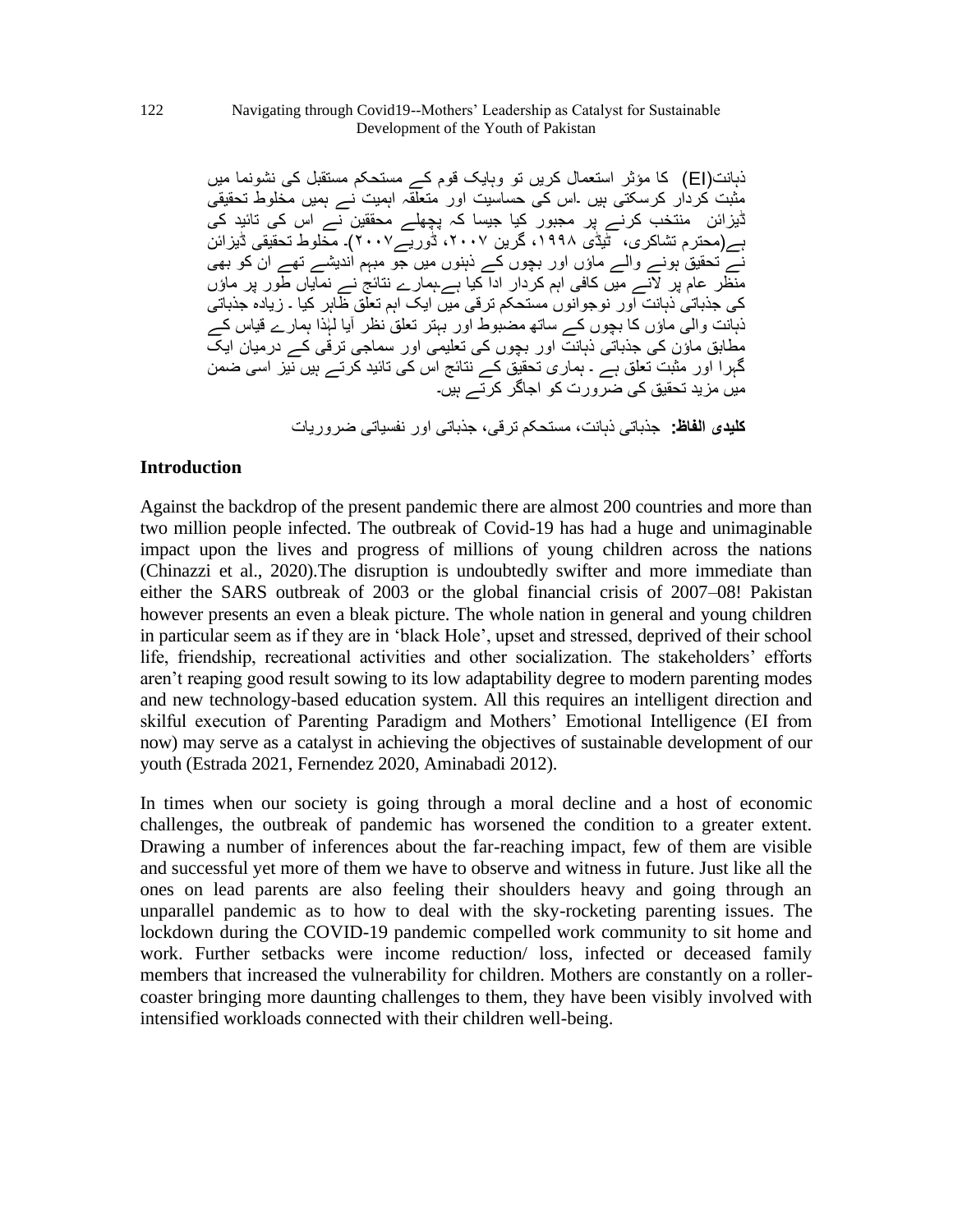Marching ahead to manage turbulence, economies across the globe are showing up with more intensified and integrated approach. Child care and well-being as part of a sustainable future is supported by a host of platforms, including global conventions, treaties, and other legal support systems. With this common purpose, the need for a system that meets the emotional, psychological and intellectual needs of our children has intensified the role of all those who are in direct contact with the young children and for this all the stakeholders specially parents and mothers in particular are expected to tap the opportunity to bring novelty to the old-fashioned parenting styles to facilitate and guide young children. Concludingly, economic and social setbacks of Covid-19 seem to have no end! This calls for the immediate wake-up call of the intellects around the globe.

The youth trajectory of Pakistan presents a daunting challenge! The onset of Covid has further worsened the situation. Lack of focus, low-morale youth and non-promising academic progress are showing up as undesirable statistics upon the nation's trajectory. Perhaps there is a dire need to look into the situation, investigate the donors and unearth the root causes. The usage of mobile phones is shooting up leaving its visible marks on the ethical and moral values of society in general, the unacceptable academic outcome is another tangible and visible factor that support our exploration.

Family as a Support Centre: Family is like an incubation center to the young kids where they learn how to communicate and network with others in school and then in society. family- as the first social unit becomes vital in training these young buds to acquire strength, empower themselves, and become a team member and contributes as a better donor to society. Family is as the central element of our social set-up and a part of society inevitably influences the economy at large showing it as a significant constituent to the sustainability of any economy. A recent UNDP report (2018) highlights the possible role of families and the role they can play towards the achievement of sustainability development goals -SDGs, It was also stated that "the very achievement of development goals depends on how well families are empowered to contribute to the achievement of those goals". Former UN Secretary General. The conducive working environment at home is instrumental to meet the two paramount concerns of fulfilling the emotional and psychological needs of our children and keeping our community safe.

Coronavirus disease 2019 (COVID-19) is changing family life. It has brought serious implications in the form of physical, mental health issues, distressed children at home. The challenges further becoming exacerbated due to the reduced income and emotional setbacks owing to infection and deaths in immediate and extended families. Deprivation and shocks being received today most likely persist into their adulthood thereby passing the same to future generation! On the other hand, investing in children's rights to parents, especially mother's care will increase social cohesion, lead to positive growth and eventually would be passed on to generations next. The bottom line is that quality care of mothers positively contributes to the overall well-being of children and provides the very foundation for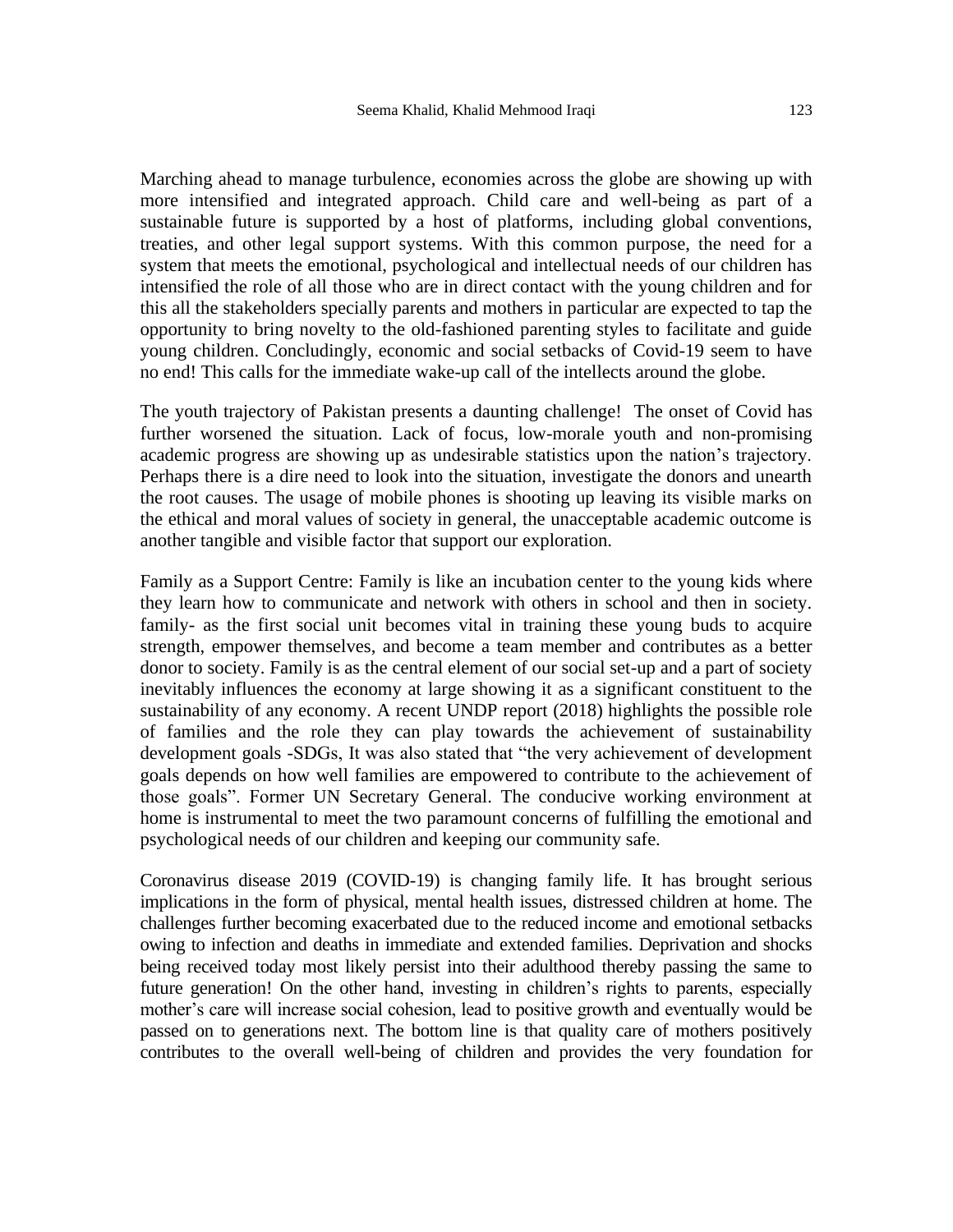124 Navigating through Covid19--Mothers' Leadership as Catalyst for Sustainable Development of the Youth of Pakistan

sustained development today and tomorrow. The effective role played by mothers using their emotional intelligence smartly may prove to be a catalyst achieving the above said goal.

The challenges are challenging the capacity of parents specifically while handling the emotional and disturbed personalities of their children. However, all this has presented not only the audacities on the part of the whole nation and parents' part but also offers many opportunities to reshape the family life with strong ties. Mothers are with additional challenges of handling the children in isolation, giving due care to stressed out kids and meeting their emotional and psychological needs. Realizing that COVID-19 is not the first virus to threaten humanity, and it will not be the last. What we need to think and act rationally and save our future. The present study would help understanding the challenges and arriving at some appropriate and suitable solutions.

# **Review of Literature**

Family though small but is the fundamental unit of all modern societies. Children learn to connect, empathize, resolve conflict and conciliate within these small, vital social structure UNICEF Report (2018) on Families Role in SDG. We found a strong backing of the contemporary literature that family dynamics, child's development and a mother's background and psychological well-being of children all have a strong link (Gonzelas et al., (2021), Yeng et al., (2020), Ewing et al., (2019), Cluver Meich (2018), Kirigin et al., (2014), Aminabadi (2012), Duncombe et al. (2012), Darling (1993), The importance of the motherchild dyad cannot be overstated. These researches advocate that emotional intelligence of mother is one of the most important factors in cognitive development of child dealing with anxiety and behavior in stressful conditions (Wen et al., 2018). Emotional intelligence has been the focal point of numerous researchers reporting an extensive range of positive outcomes in the form of better adaptability of children to their environment in general and better mental health in particular (Yeng et al., 2020, Silvia 2020). With the understanding that a mother's emotional intelligence and its contribution and care to child development is multifaceted and complex, we find it appropriate to present a synopsis of the contemporary developments in the context of emotional intelligence:

# **Emotional Intelligence (EI):**

Emotional Intelligence (EI) refers to the ability of the people in a dyadic relationship to manage emotional state and feelings, discriminate between them and finally using this in one's own thinking and actions (Salovey & Mayer (1990). Emotional intelligence refers to "a thinker with a heart" who shows skill in perceiving, understanding and managing social relations. The researchers have been developing and redeveloping the concept of EI successfully in numerous writings and have developed a well-recognized construct to describe EI. Following is the gist of their writings that explains EI with the help of four interrelated branches: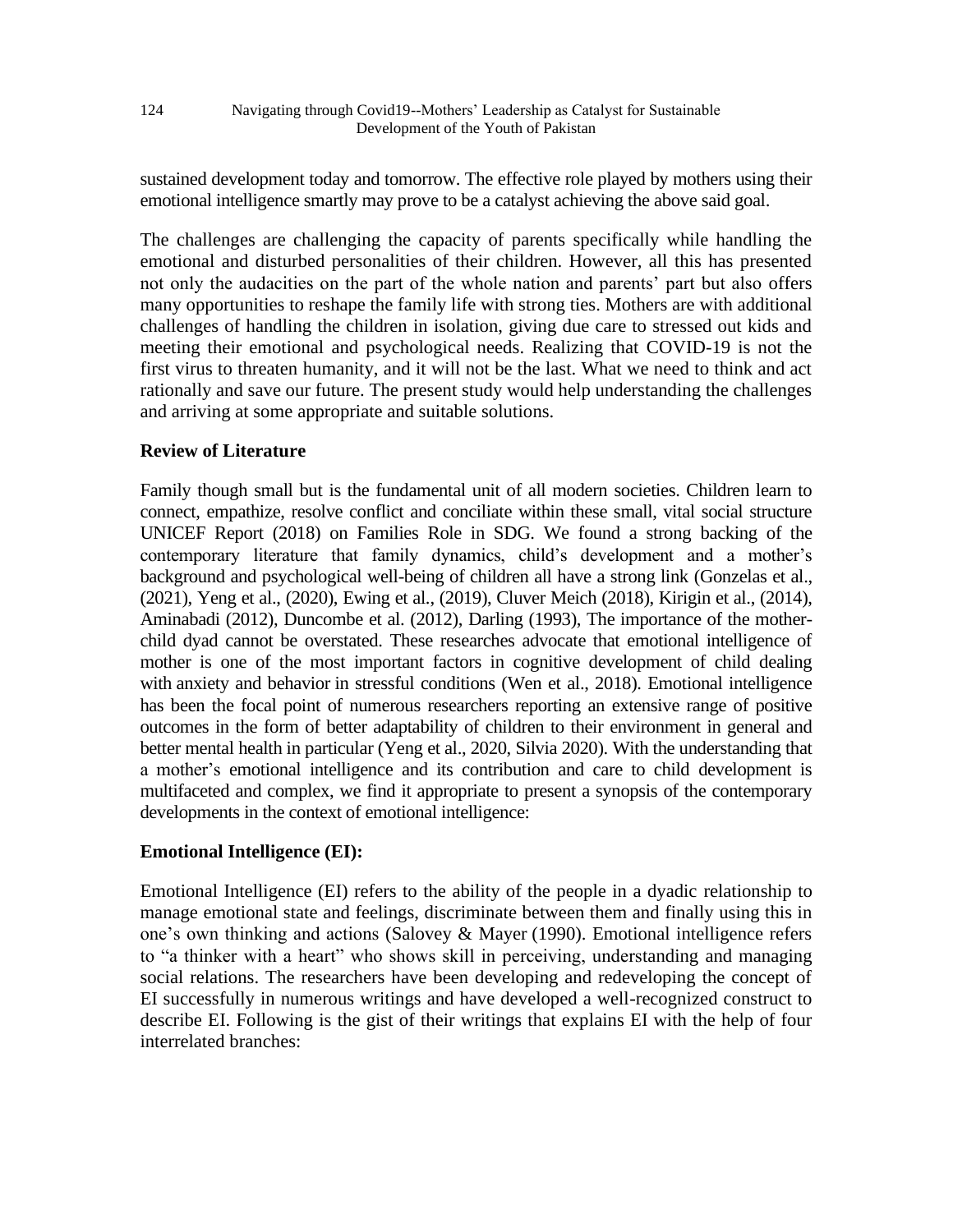Perceiving emotions is forming a concrete impression about the feelings. Precisely it refers to the ability to understand, appreciate and express one's emotions. It also includes the ability to discriminate between precise and imprecise, honest or dishonest expressions. Facilitating thought using emotions is following the world' trend of integrating emotion and cognition and arriving at an appropriate point of act/ behaviour. Thinking is facilitated and governed by emotions and help focusing the attention to important information. Emotional states facilitate coping. For example, wellbeing facilitates creativity. Understanding emotions is to understand and analyse emotions, employing emotional knowledge in a logical way. Interpersonal Relationships are built on the basis of understanding the emotional signals in a dyad, which has implications for the same relationship. Sadness and excitement are such examples. Emotion management is managing emotions in life situation is the real art of emotional intelligence. It requires regulation and management to develop intellectual reflective regulation of emotions to promote emotional and intellectual data.

#### **Cognitive Development**

Adolescence is a stage that contributes volumes to cognitive development of children rapidly. It comprises of biological changes in the structure of brain as well as increasing connectivity thereby increasing the social demands in the form of inductive reasoning. Some very important cognitive functions enabling them to control and coordinate with the respective thoughts and behavior, this all is associated with the changes in the prefrontal cortex area of the brain. The major component of personality formation i.e. thoughts, ideas, and concepts that are likely to influence one's whole life are developed at this period of life (Stangor, Charles 2015).

The constructivist perspective, based on the work of Piaget mentions the improvements that occur during adolescence in basic thinking abilities generally in five areas of attention, memory, organization, meta cognition and formal operational thought. Attention Developments are seen in selective attention, attention span as well as divided attention (the ability to pay attention simultaneously to two or more stimuli). Memory Improvements are seen in working memory and long-term memory. Processing Speed. Thinking ability improves visibly at this stage, Adolescents think more quickly than children. Organization Improved organization skills are seen at this level where adolescents are not only known better about their weaknesses and strengths but can also develop strategies to think and remember information more efficiently. Metacognition. This level enables adolescents to monitor their progress. Meta cognition provides the ability to plan ahead, see the future consequences of an action, and provide alternative explanations of events. The last stage as worked out by Piaget is Formal Operational thought that enables the adolescents to think not only in concrete but also in a hypothetical manner. This marks a milestone in the history as it explains the development of a wider perspective and enables them to enter into problem solving and decision-making process.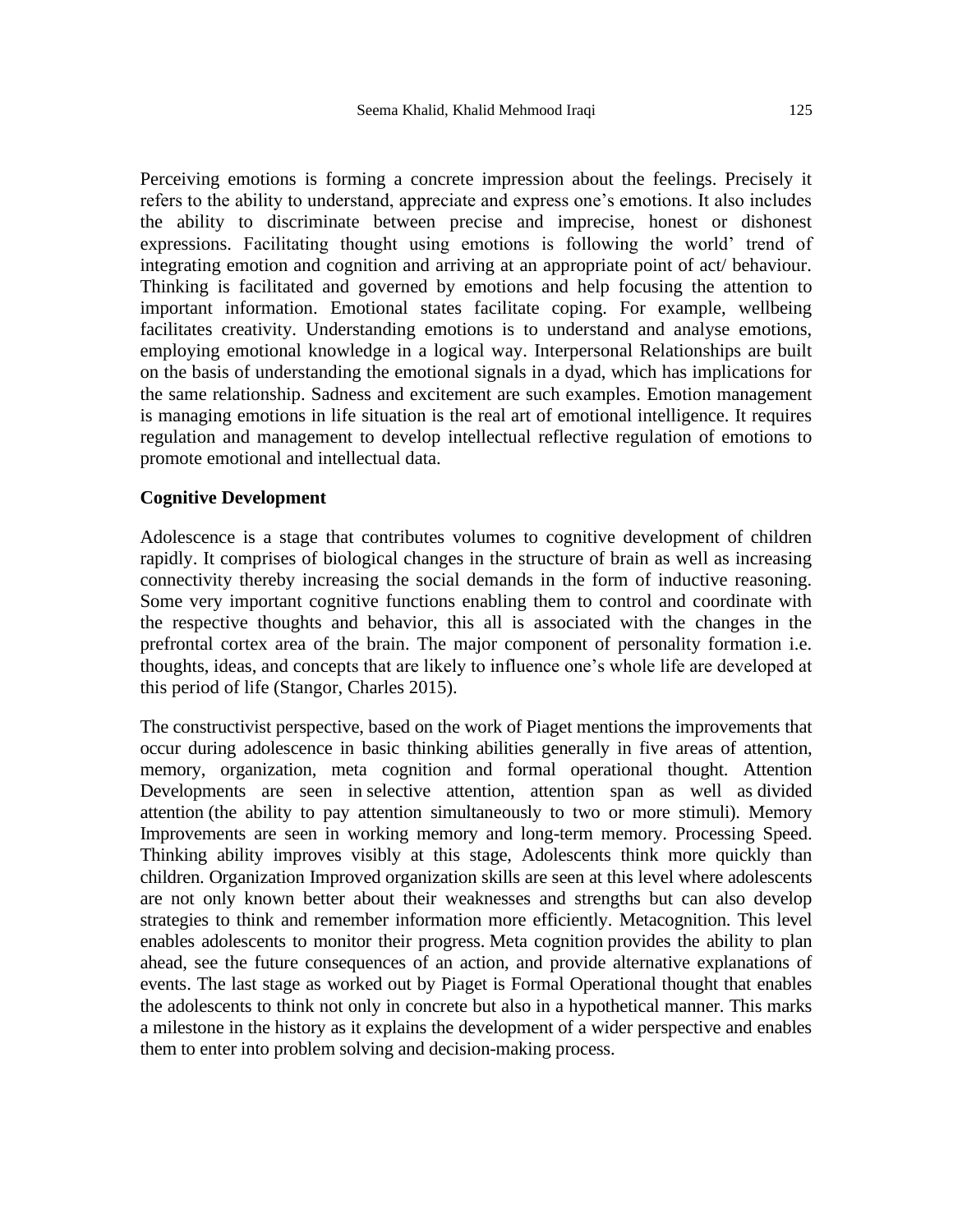# **Mothers' EI and Cognitive Development**

Emotional intelligence is a new human faculty that proposes to have a strong impact upon child cognitive development. Research has shown that mother-child dyad and good affection positively contribute to everyday movement behaviour of children and adults and different levels of affection influence and result in high or low positive behavior (Yang et al. 2020). Mothers with a high EI coefficient are reported to show more concern to the feelings and emotion of their children, pay more attention to their children and play a positive role towards their overall well being(Ewing et al., [2019\)](https://www.tandfonline.com/eprint/5AYM79RA3SEQSHVCRTVH/full?target=10.1080/17405629.2021.1918094). Maternal Emotional Intelligence has been reported as a strong predictor of young children' motor development. Higher EI scores were significantly associated with higher child motor skill scores (Sonia et al. 2021). Other researchers also endorse the same reporting different dimensions in the form of applying certain participatory and supportive behaviours towards their children (Ozbaci, [2006\)](https://www.tandfonline.com/eprint/5AYM79RA3SEQSHVCRTVH/full?target=10.1080/17405629.2021.1918094). Facilitative emotional intelligence has been examined and confirmed as a predictor of sensitive and responsive parenting increasing parents' empathic distress tolerance that in turn develops parents support program for the child's support (Stepanie et al. 2020). Ewing et al. (2019) also support the notion that the nuanced role of parental empathy in influencing parenting behaviors and point to facilitative emotional intelligence as an additional correlate of sensitive and responsive parenting. Mothers who maintain good affection level with their wards are commanded to play a central role in controlling their children when face difficult situation i.e. depression, disorder and anxiety (Yang 2020). Another research augments knowledge about the important variables of child and caregiver that positively impact on dyadic outcomes, identifying vital imperatives to be cared during intervention. The results further suggest that a parental-based intervention supports developing the cognitive abilities of children (Silvia et al. 2020).

Other researches also endorse the same ties between mothers' emotional intelligence and positive behaviour. Few endorsement are also available on the positive commanding behaviours of mothers where they can even afford being authoritative, interactive, and persuasive with their child and also result in positive outcome (Aminabadi et al., [2012\)](https://www.tandfonline.com/eprint/5AYM79RA3SEQSHVCRTVH/full?target=10.1080/17405629.2021.1918094). Mothers with high emotional intelligence are found more dutiful, devoting more time to the psychological needs of their children (Aminabadi et al., [2012;](https://www.tandfonline.com/eprint/5AYM79RA3SEQSHVCRTVH/full?target=10.1080/17405629.2021.1918094) Crandall et al., [2015\)](https://www.tandfonline.com/eprint/5AYM79RA3SEQSHVCRTVH/full?target=10.1080/17405629.2021.1918094). Emotional intelligence is found to be a strong predictor in estimating a child's success in inter and intrapersonal skills, dealing with critical situation and becoming a social fabric of society. Empirical evidence have been found that emotional intelligence of parents most likely to be transmitted in their children thus bringing success to their lives (Alina  $\&$ Cristina 2014).

The conclusion here, these findings support the notion that a mother's EI could have a significant impact on a child's cognitive development.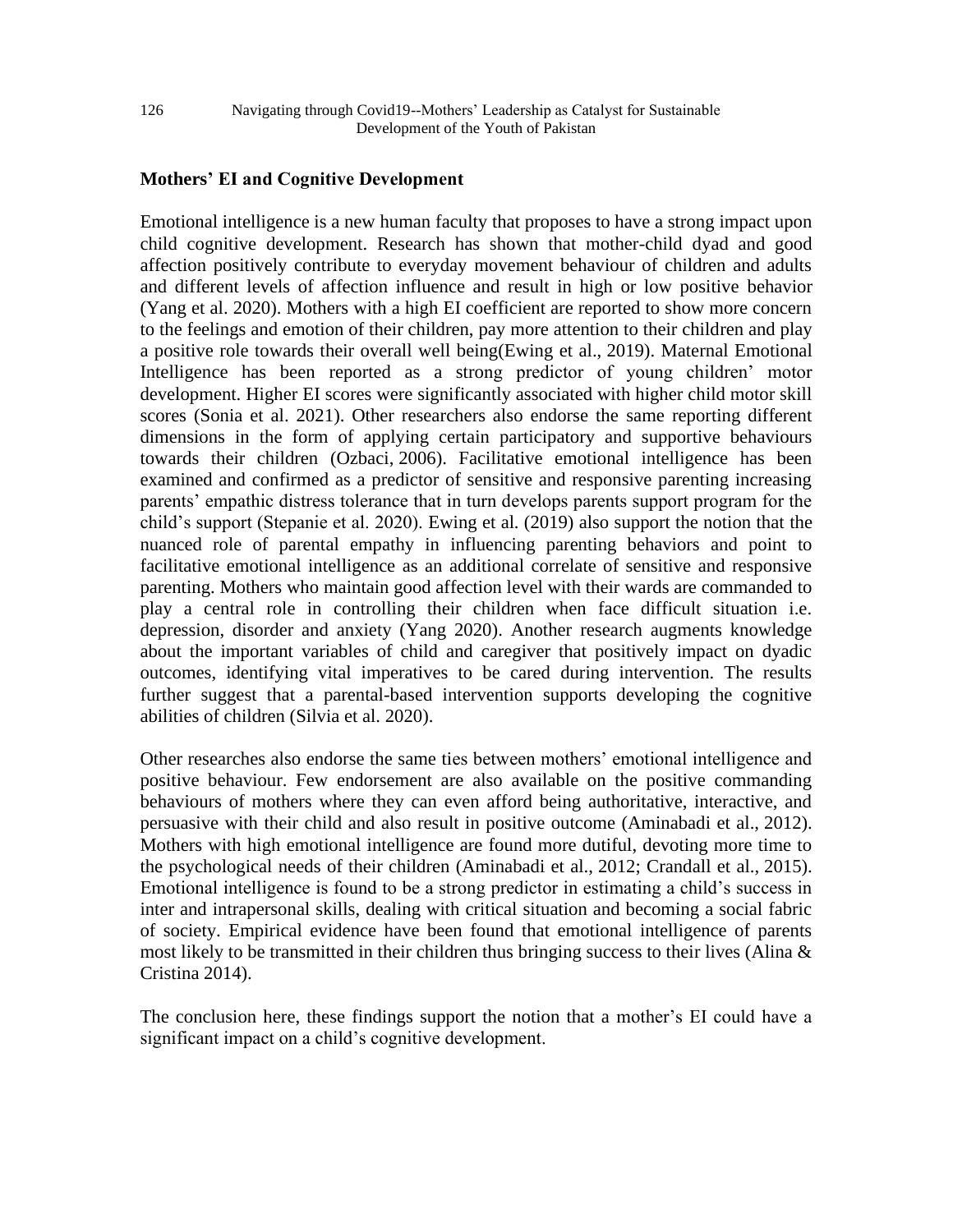## **Hypotheses**

Hypothesis 1: There are positive empirical link amid by Mothers' emotional intelligence and cognitive development of children

Hypothesis 1A: Mothers' emotional intelligence has significant positive impact on child's attention development.

Hypothesis  $1_B$  :Mothers' emotional intelligence has significant positive impact on child's' memory improvement.

Hypothesis  $1<sub>C</sub>$ : Mothers' emotional intelligence has significant positive impact on child's organization skills.

Hypothesis 1<sub>D</sub> : Mothers' emotional intelligence has significant positive impact on child's metacognition.

# **Conceptual Model**



Source: Author's estimation

## **Methodology**

*.*

The research uses a mixed research approach as it is supported by the previous researchers. They advocate that mixed research design helps increasing the validation of the research construct. Tashakkori & Teddlie (1998) reflected "qualitative and quantitative approaches in the methodology of a study" (p. ix). Other scholars call it as "multiple ways of seeing and hearing" (p. 20) Greene (2007). Dorneyi, (2007:39) is another researcher who supported the use of qualitative research design in unearthing the deep-set concepts in the minds of research subjects.

Using this mixed research design, we did: (1) a literature review focusing on identifying the mothers' challenges related to the negative impact of pandemic and (2) administered a comprehensive investigation focusing on the parents' relevant challenges and opportunities and (3) examining the impact of mothers' emotional intelligence upon effective parenting.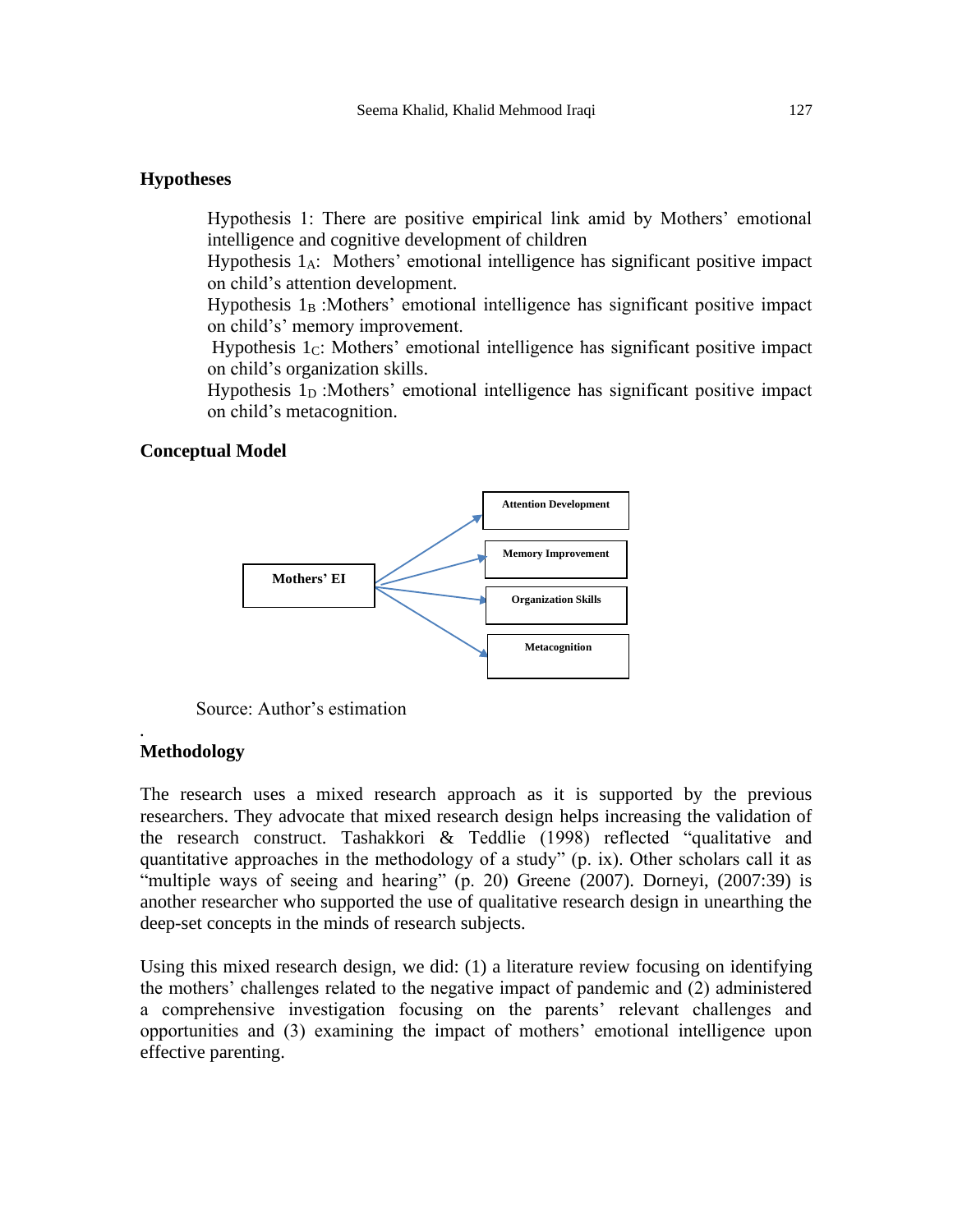It comprises of interviews of five mothers, Head teachers and Coordinator (purposive sampling) and two questionnaires to check the maternal EI and cognitive progress of students using Bar-on QI and self-developed questionnaires respectively. The Bar-On Emotional Quotient Inventory (EQ-I) was used to measure maternal EI (Bar-On, [1997\)](https://www.tandfonline.com/eprint/5AYM79RA3SEQSHVCRTVH/full?target=10.1080/17405629.2021.1918094). This self-report questionnaire was reduced to 15 short questions focusing on the five scales of 1. Intrapersonal skills 2) Interpersonal skills, 3) Stress management, 4) Adaptability, and 5) Total mood. This test was scored on a five-point Likert scale (strongly agree with '5' and strongly disagree with '1').A self-developed questionnaire was administered in five schools and three colleges of Karachi to check the cognitive development of children. Variables of Piaget constructivism paradigm were used to assess the status of cognitive development in children, this questionnaire contained 32 items encapsulating all the parameters adequately. Prior to the administration of these two questionnaires, translated version of the instruments was prepared to Urdu and was checked by an expert psychologist. This was done to facilitate mothers who were though educated but from an Urdu background. Simple random sampling was chosen for selecting 80 mothers, whom there was everything unknown so simple random was the best method for unbiased sample that can truly represent a larger group. 80 children (56 females and 24 males), stratified random sampling was used for the children sample. Different set of students from different levels with varied academic performance were selected justifying their selection to represent a large population of all disciplines and groups.

# **Results & Discussion**

The reliability measure was reported at an average of 0.89 thus suggesting a good fit of the predictors and variables. The data is shown below:

| wilayiniy amarysis of predictors and outcome variables |                                  |  |  |  |
|--------------------------------------------------------|----------------------------------|--|--|--|
| <b>Name of Variable</b>                                | <b>Value of Cronbach's Alpha</b> |  |  |  |
| Mothers' Emotional Intelligence                        | 0.92                             |  |  |  |
| <b>Attention Development</b>                           | 0.81                             |  |  |  |
| Memory Improvement                                     | 0.82                             |  |  |  |
| <b>Organization Skills</b>                             | 0.88                             |  |  |  |
| Metacognition                                          | 0.87                             |  |  |  |

**Table: 1 Reliability analysis of predictors and outcome variables**

Table 1 shows the Cronbach alpha values for the predictor i.e., 0,92 and 0.81,0.82,0,88 & 0.87 for the respective outcome variables evident the internally consistent reliability of the chosen variables. All the above stated values adequately meet the required acceptance level of the factors' reliability and add to increase the validity of the selected variables.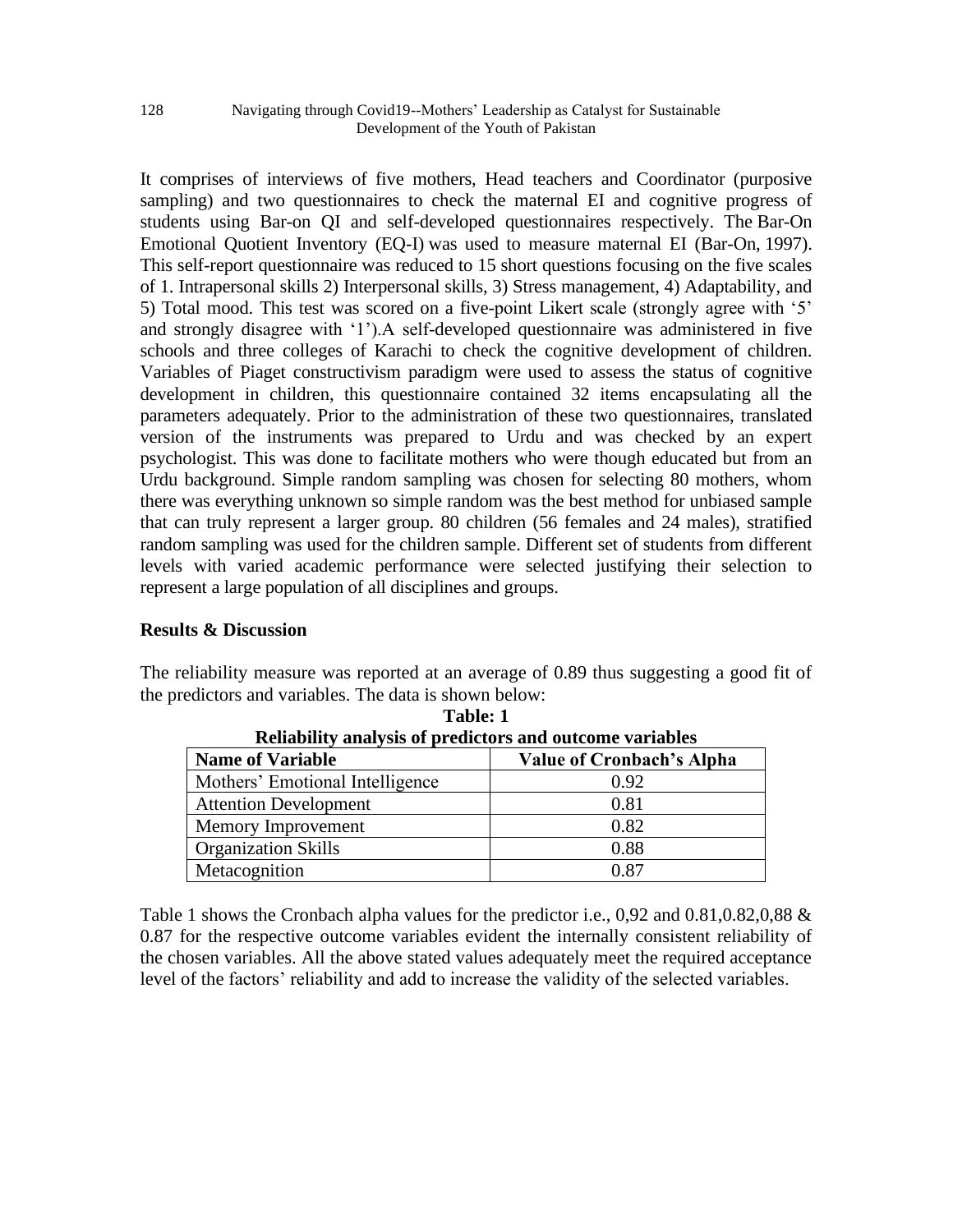| Model             |                         | Unstandardized |       | Standardized |                |      |
|-------------------|-------------------------|----------------|-------|--------------|----------------|------|
|                   |                         | Coefficient    |       |              |                |      |
|                   | <b>Outcome Variable</b> |                | Std.  | Beta         | $\overline{T}$ | Sig  |
|                   |                         |                | Error |              |                |      |
| Constant          | Attention               | .795           | .282  |              | .818           | .005 |
|                   | development             | .953           | .429  |              | .551           | .000 |
|                   | Memory                  | .570           | .393  |              | .537           | .000 |
|                   | Improvement             | .676           | .355  |              | .533           | .000 |
|                   | Organization            |                |       |              |                |      |
|                   | Metacognition           |                |       |              |                |      |
| Interpersonal     | Attention               | .321           | .070  | .215         | .198           | .001 |
| skills            | development             | .410           | .107  | .307         | .853           | .000 |
|                   | Memory                  | .313           | .109  | .346         | .126           | .002 |
|                   | Improvement             | .350           | .090  | .301         | .803           | .005 |
|                   | Organization            |                |       |              |                |      |
|                   | Metacognition           |                |       |              |                |      |
| Intrapersonal     | Attention               | .120           | .070  | .299         | .714           | .004 |
| skills            | development             | .153           | .101  | .302         | 1.517          | 003  |
|                   | Memory                  | .151           | .095  | .301         | 1.584          | .004 |
|                   | Improvement             | .088           | .086  | .345         | 1.025          | .002 |
|                   | Organization            |                |       |              |                |      |
|                   | Metacognition           |                |       |              |                |      |
| <b>Stress</b>     | Attention               | .086           | .068  | .092         | .267           | .001 |
| Management        | development             | .197           | .099  | .165         | .001           | .002 |
|                   | Memory                  | .300           | .093  | .268         | .224           | .001 |
|                   | Improvement             | .301           | .084  | .292         | .586           | .000 |
|                   | Organization            |                |       |              |                |      |
|                   | Metacognition           |                |       |              |                |      |
| Adaptability      | Attention               | .292           | .080  | .253         | .636           | .000 |
|                   | development             | .196           | .121  | .127         | .620           | .004 |
|                   | Memory                  | .236           | .111  | .169         | .128           | .001 |
|                   | Improvement             | .185           | .101  | .144         | .833           | .005 |
|                   | Organization            |                |       |              |                |      |
|                   | Metacognition           |                |       |              |                |      |
| <b>Total Mood</b> | Attention               | .398           | 070   | .215         | .287           | .001 |
|                   | development             | .410           | .107  | .307         | .833           | .000 |
|                   | Memory                  | .399           | .109  | .346         | .176           | .002 |
|                   | Improvement             | .387           | .090  | .301         | .803           | .005 |
|                   | Organization            |                |       |              |                |      |
|                   | Metacognition           |                |       |              |                |      |

**Table: 2 Regression showing ei and child's cognition associations**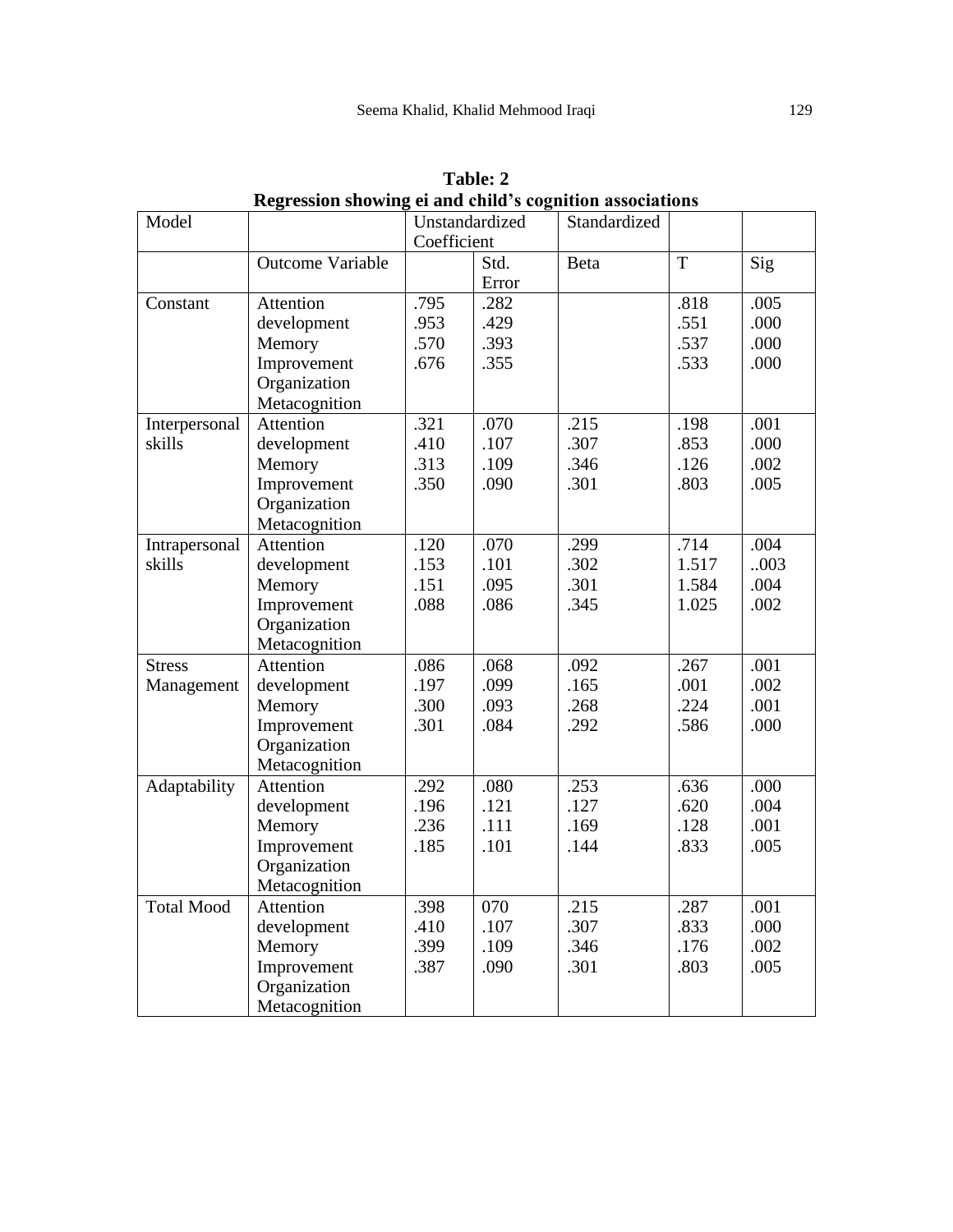Regression results found positive strong association of mothers' emotional intelligence with all the variables of cognitive development of children thus suggesting the notion that a mother's EI could have a significant impact on a child's cognitive development. Our results were found consistent with previous researches [Esmaeelzadehazada](https://www.tandfonline.com/author/Esmaeelzadehazad%2C+Sonia) 2021 who found a statistically significant association between Mother's EI and motor development with an effect size of 45%, thus suggesting that the mother's EI could predict motor development. This study endorses the joint positive impact of all dimensions of Mothers' EI on the child's motor development and interpersonal skills that help promoting the positive behavior in academic settings. Another study of Aminabadi 2012 who reflected that "Adolescence is considered to be a crucial stage in identity construction and a time when mental health is vulnerable" also confirms the present construct of Mothers' EI and Child's mental and general well-being. Parents' EI was found in this research as a strong predictor (a strong predictive power as quoted by the author) of positive mental health and the associated learning outcome. In conclusion, these findings support the conception that a mother's EI could have a significant impact on a child's sustainable development.

Results of Table 2 shows the strongest association that was observed with interpersonal skills and all the variables of interpersonal skills i.e. Attention development, Memory Improvement, Organization, Metacognition with highest coefficients of.321, .410, .313, .350 and t-statistics of .198, .853,.126, .803. The significance level for most of the variables was close to .001 and .000 validating the significance of the hypothesis. With a little variation, same results were found for 'total mood' of mothers for their contribution towards the cognitive development of children. The significance of the hypothesis can be checked by the sig. column which is less than .1 for all predictors. The author seems it interesting and important to share the views of at least 39 children(50% population approx.) who happened to develop this strong impression that they should not bring a stage where the mother is in bad mood and perhaps this is an easy way out to avoid trouble in their lives. This sharing help arriving at a conclusion that mothers-if use their EI effectively- have the power to mold the behavior pattern and can take the children to positive personality and career development.

However, the author would like to bring a very important point to surface and that is about getting judgmental and giving a final verdict about any such situation doesn't seem appropriate, instead due consideration must be given to the various other intervening factors i.e. social and cultural status of the mothers in the dyad relationship of mother and child and therefore such conclusions should be carefully weighed.

# **Conclusions**

For most leaders, the past two years have challenged their skill  $\&$  capacity to show creativity and adaptability more than anyone's imagination in an innovative manner. But hard times also allow for creative opportunity: to build stronger relationships with our children and adolescents. This period of an influx of never-ending daunting challenges has called for a rapid redeployment of resources while positioning and maintaining equity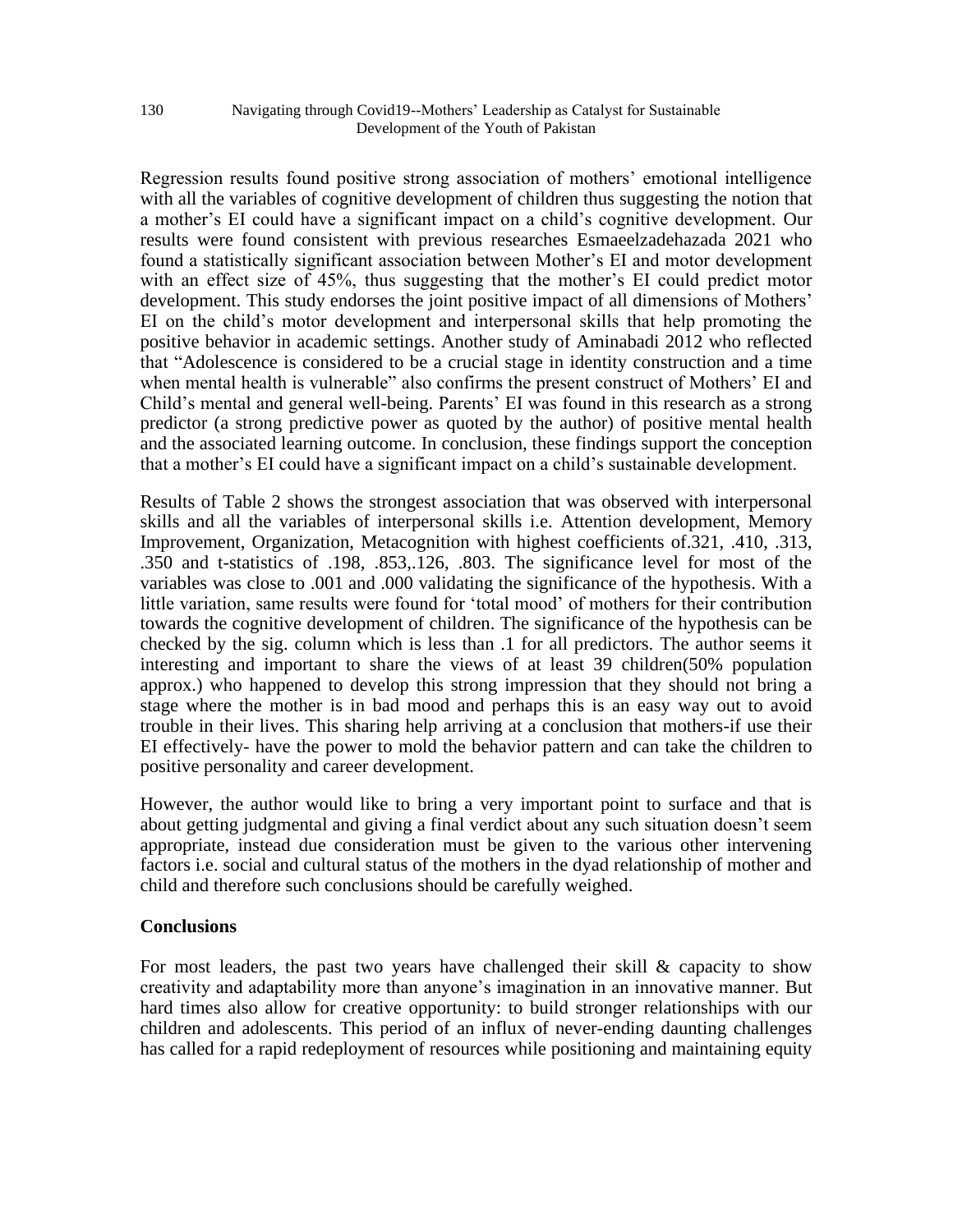as a priority. For mothers, their positioning perhaps has generated new opportunities to demonstrate their leadership talent, capitalizing on their strengths and using their EI as a catalyst to bring wellness to their children and be a change agent!

#### **Recommendation**

Future research is recommended seeing more dimensions of parenting and their powerful impact upon the growth & development of young children.

#### **References**

- Alina TurculeĠ, Cristina Tulbureb (2014). The Relation between the Emotional Intelligence of Parents and Children", Science Direct CIEA.
- Alderman et al. (2010). Change in Parental Influence on Children's Physical Activity Over Time. *J Phys Act Health*, vol.7:1, pp.60–7.
- Abdullahi (2018). Parameters of Cognitive Functions for Measuring Mental Health: Application of 17 CANTAB Tests Results Statistical Variances Analyses in Forensic Psychology and Correctional Psychiatry. Project Log: Nigeria Mental Health and Psychosocial Support Law, Research Gate Publication.
- Asghari & Besharat (2011). The Relation of Perceived Parenting with Emotional Intelligence. *Procedia-Social and Behavioral Sciences*, vol.30, pp.231-235.
- Brand R, Ekkekakis P. (2018). Affective–Reflective Theory of Physical Inactivity and Exercise: Foundations and Preliminary Evidence. *Ger J Exerc Sport Res*., vol.48:1, pp.48-58.
- [Aminabadi](https://www.ncbi.nlm.nih.gov/pubmed/?term=Aminabadi%20NA%5BAuthor%5D&cauthor=true&cauthor_uid=22926462) (2012). The Impact of Maternal Emotional Intelligence and Parenting Style on Child Anxiety and Behavior in the Dental Setting. *PMCV*., vol.17:6, NCBI.
- Cambridge Cognition. CANTAB Brain Health. [Online].; 2018 [cited 2018 October 15. Available from: www.cambridgecognition.com, Cambridge Cognition Ltd. Bottisham, UK.
- Chinazzi et al. (2020). The Effect of Travel Restrictions on the Spread of the 2019 Novel Coronavirus (COVID-19) Outbreak. *Science*, vol.368, pp.395-400. sciencemag.org/content/368/6489/395/suppl/DC1Material and Methods.
- Clark, H., Coll-Seck AM, Banerjee A. (2020). A Future for the World's Children? A WHO-UNICEF-Lancet Commission. *Lancet*, vol.395, pp.605–658.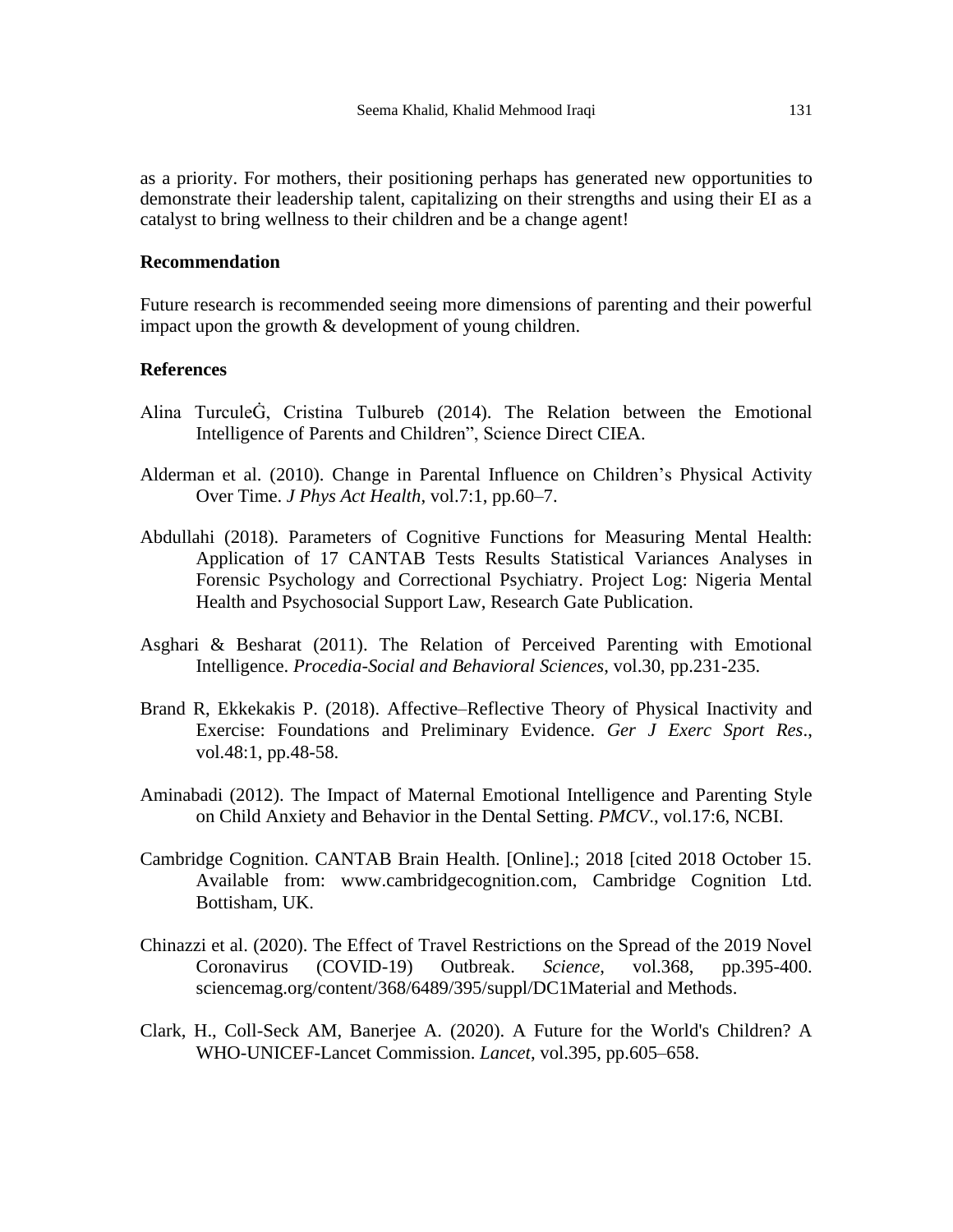- Cluver, L., Meinck, F. & Steinert, J. Parenting for Lifelong Health: a pragmatic cluster randomised controlled trial of a non-commercialised parenting programme for adolescents and their families in South Africa. *BMJ Global Health.*
- Darling N, Steinberg L. (1993). Parenting Style as Context: An Integrative Model. *Psychological Bulletin*, vol.113, p.487.
- Duncombe ME, Havighurst SS, Holland KA, et al. (2012). The Contribution of Parenting Practices and Parent Emotion Factors in Children at Risk for Disruptive Behavior Disorders. *Child Psychiatry & Human Development*, vol.43, pp.715-733.
- Estrada et al. (2021). Does Emotional Intelligence Influence Academic Performance? The Role of Compassion and Engagement in Education for Sustainable Development, Sustainability 2021, vol.13:4, pp.1721; <https://doi.org/10.3390/su13041721>
- Ewing et al. (2019). Understanding of Emotions and Empathy: Predictors of Positive Parenting with Preschoolers in Economically Stressed Families. *[Journal of Child](https://www.researchgate.net/journal/Journal-of-Child-and-Family-Studies-1573-2843)  [and Family Studies](https://www.researchgate.net/journal/Journal-of-Child-and-Family-Studies-1573-2843)*, vol.28:2, DOI[:10.1007/s10826-018-01303-6.](https://link.springer.com/article/10.1007/s10826-018-01303-6)
- Fern‡ndez-Berrocal P. et al. (2020). Emotional Intelligence and Mental Health in the Family: The Influence of Emotional Intelligence Perceived by Parents and Children. *International Journal of Environmental Research and Public Health*, vol.17, p.6255.
- Garriguet et al. (2017). Parent-Child Association in Physical Activity and Sedentary behaviour. *Health Rep*., 28:6, pp.3–11, National Library of Medicine, NCBI.
- Geven, Koen; Hasan, Amer. (2020). Learning Losses in Pakistan Due to COVID-19 School Closures: A Technical Note on Simulation Results. World Bank, Washington, DC. © World Bank. https://openknowledge.worldbank.org/handle/ 10986/34659 License: CC BY 3.0 IGO.
- Goleman D. (2001). An EI-Based Theory of Performance. The Emotionally Intelligent Workplace: How to Select for, Measure and Improve Emotional Intelligence in Individuals, Groups and Organizations Archives, https://psycnet.apa.org/record/ 2018-45582-009.
- González et al. (2021). Parents' Emotional Intelligence and their Children's Mental Health: A Systematic Review" Fortune Journal
- Havighurst SS et al. (2015). Tuning in to Teens: Improving Parental Responses to Anger and Reducing Youth Externalizing behavior Problems. *Journal of Adolescence*, vol.42, pp.148-158.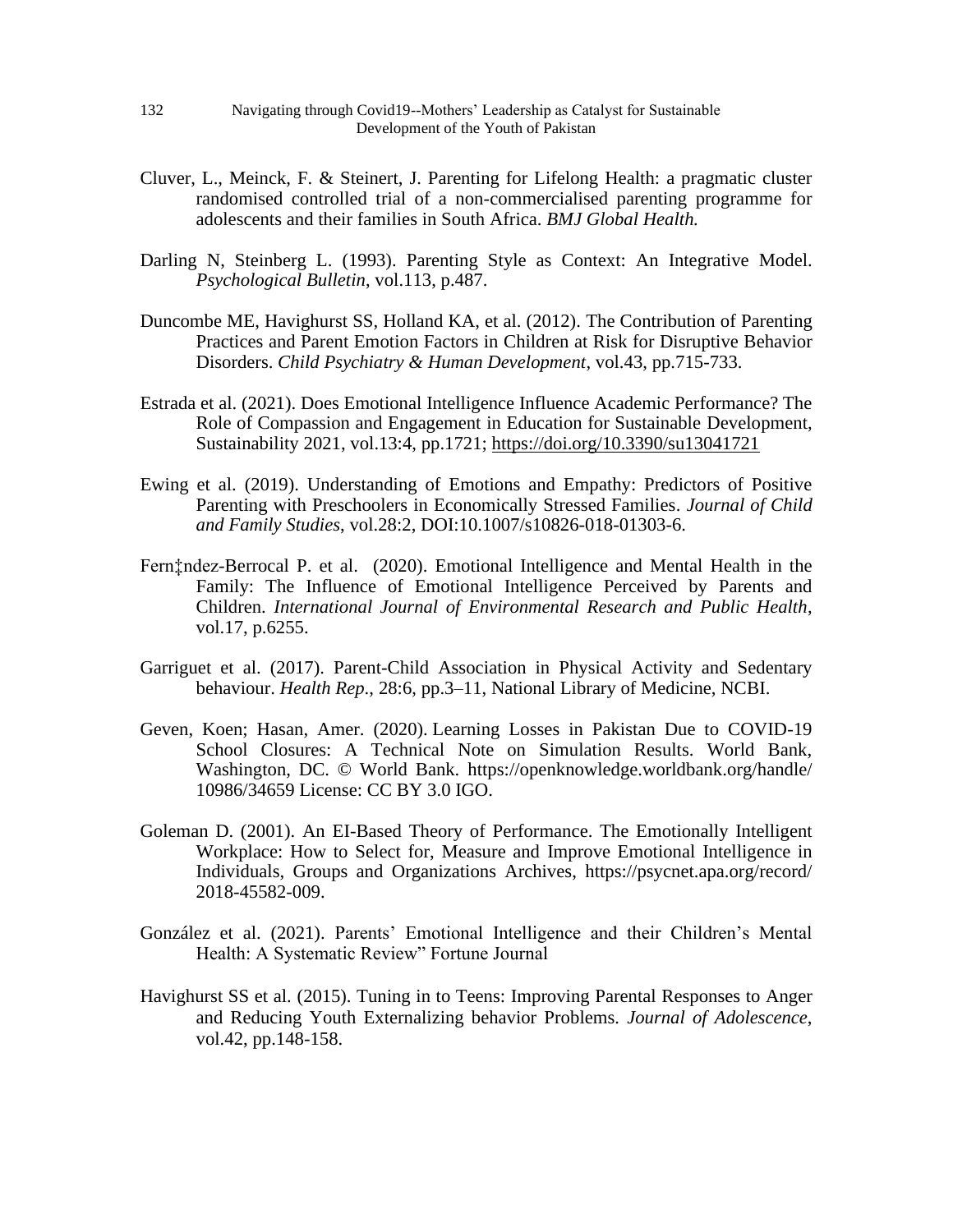- Ana Gregl. et al. (2014). Emotional Competence of Mothers and Psychopathology in Preschool Children with Specific Language Impairment. (SLI). Psychiatria Danubina 260-270. PMID: 25191774
- Lopez et al. (2019). Within-Subject Associations of Maternal Physical Activity Parenting Practices on Children's Objectively Measured Moderate-to-Vigorous Physical Activity. *J Pediatr Psychol*., vol.44:3, pp.300–10.
- Martins, Ramalho y Morin, Martins A, et al. (2010). A Comprehensive Meta-Analysis of the Relationship between Emotional Intelligence and Health. *Personality and Individual Differences*, vol.49, pp.554Ð564.
- Mayer, J.D. & Salovey P. (1997). What is Emotional Intelligence. Emotional Development and Emotional Intelligence: Educational Implications. UNH Scholars' Repository, https://scholars.unh.edu
- Moore, et al. (2018). Roles of Mothers and Fathers in Supporting Child Physical Activity: a Cross-Sectional Mixed-Methods Study, *BMJ Open*, vol.8:1, p.e019732.
- Rabea Malik (2020). Challenges and Opportunities for Pakistan Education System in the Covid-19 Response, UKFIET- The Education & Development Forum, [https://ukfiet.org](https://ukfiet.org/)
- Rothe D, Gallinetti J, Lagaay M, Campbell L. Plan International; Monrovia, Liberia: 2015. Ebola: beyond the health emergency. [\[Google Scholar\]](https://scholar.google.com/scholar?q=Rothe+D+Gallinetti+J+Lagaay+M+Campbell+L+Ebola:+beyond+the+health+emergency+2015+Plan+International+Monrovia,+Liberia+)
- Turcule A, Tulbure C. (2014). The relation between the emotional intelligence of parents and c, hildren. Procedia-Social and Behavioral Sciences 142: 592-596.
- Pakistan Human Development Report, UNDP Report 2019 "Beyond income, beyond averages, beyond today: Inequalities in human development in the 21st century" http://hdr.undp.org.
- UNICEF (2020). Pakistan: Technology Boosts Education Reforms in Remote Areas, Stories of Change, GPE, Coordinating Agency Islamabad. [http://www.globalpartnership.org](http://www.globalpartnership.org/)
- Vally, Z., Murray, L., Tomlinson, M. & Cooper, PJ. (2015). The Impact of Dialogic Book-Sharing Training on Infant Language and Attention: A Randomized Controlled Trial in a Deprived South African Community. *J Child Psychol Psychiatr*, vol.56, pp.865–873.
- Ward, CL., Wessels, IM. & Lachman, JM. (2020). Parenting for Lifelong Health for Young Children: A Randomized Controlled Trial of a Parenting Program in South